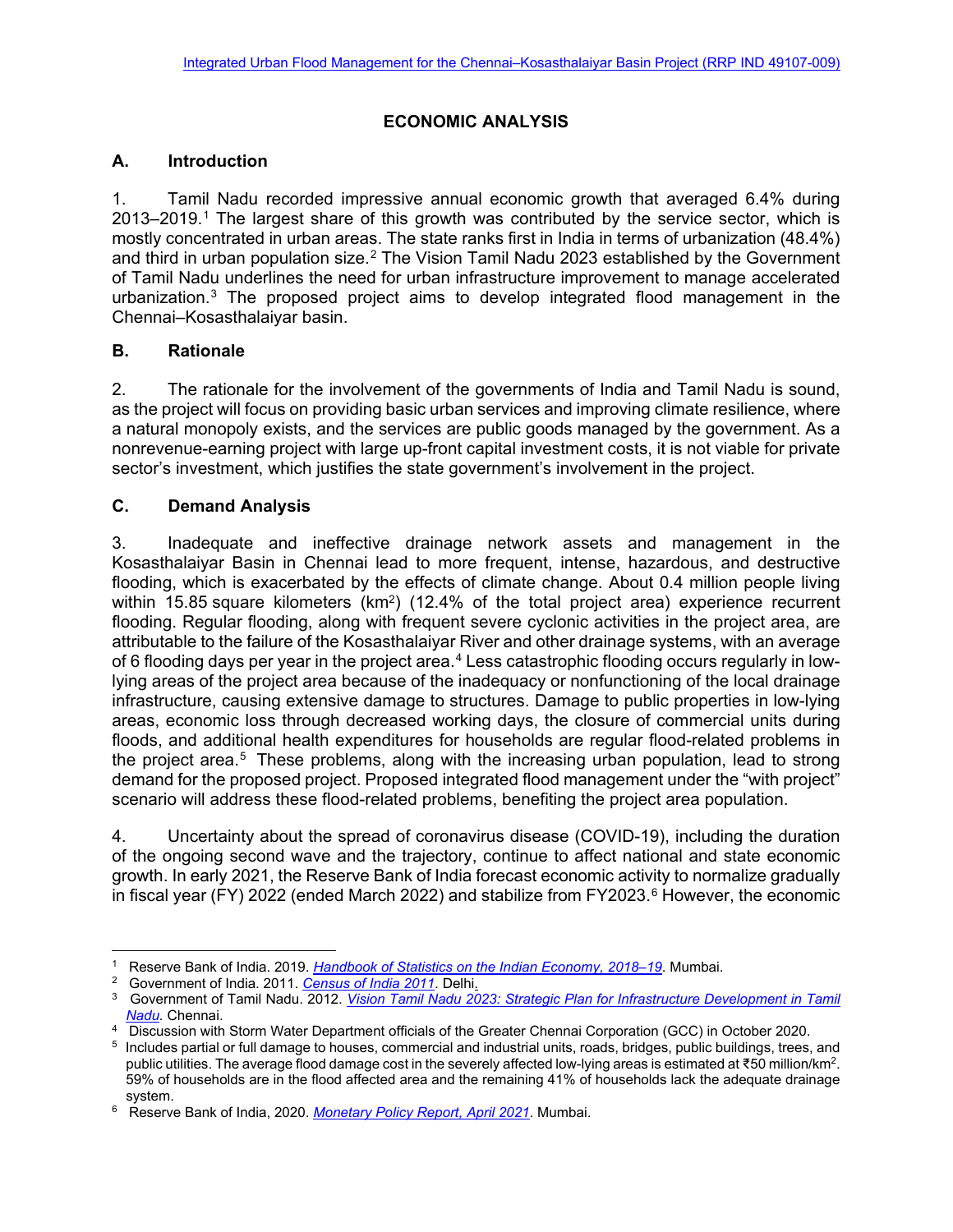fallout of the ongoing second wave of COVID-19 is likely to postpone the expected stabilization of the economy by a few more quarters in 2022.

## **D. Alternative Analysis**

5. Alternative designs were assessed for life cycle cost analysis in the detailed project report (DPR) for the stormwater drainage component.[7](#page-1-0) Delineations of 11 watershed drainage zones based on the existing drainage system, appropriate engineering solutions with the support of multidisciplinary data for rainfall and flood levels, the use of geographic information system tools, and Bentley Storm computer-aided design V8i software have been used to determine the optimum flood management solution. The selection of types of conduits and channel materials including rectangular reinforced cast concrete and removable precast slabs for roadside stormwater drains, and reinforced cast concrete open channels for the larger discharges to suit the natural drains—was detailed in the DPR after considering alternatives and available design specifications. The above options were selected, taking into account economic, environment, and social safeguard issues; the availability of materials; and ruling specifications during the project design. $8$  Following the comparison study, the proposed project was found to be the most economically viable option for meeting demand in terms of scale, technology, and timing.

## **E. Cost–Benefit Analysis**

6. The economic analysis assessed the project's economic viability by estimating its economic internal rates of return (EIRRs) and net present value in accordance with Asian Development Bank guidelines, through a flood simulation model using the probability distribution function based on the different flood return periods.

7. **Economic costs**. The following assumptions were made for the economic analysis: (i) all costs were expressed in 2020 constant prices and converted at \$1.00 = ₹74.80; (ii) projections covered 2021–2050, including 7 years of construction (2021–2027); (iii) all costs, including capital, capital replacement, and operation and maintenance (O&M) expenditure, were valued using the domestic price numeraire; (iv) tradable inputs and unskilled labor costs were further adjusted by a shadow exchange rate factor of 1.04 and a shadow wage rate factor of  $0.85$ ; and (v) the economic opportunity cost of capital was assumed to be 6% in real terms.<sup>[10](#page-1-3)</sup>

8. By adding all the economic costs by component, estimated separately (foreign, unskilled labor, and remaining local costs), the economic cost was derived, translating into 79.9% of the project cost (Table 1).

<span id="page-1-0"></span><sup>7</sup> GCC. 2020. *Detailed Report for Providing Integrated Storm Water Drains for Kosasthalaiyar Basin in Greater Chennai.*  Chennai. 8 It follows Central Public Health & Environment Engineering Organisation specifications for storm water drain project

<span id="page-1-1"></span>

<span id="page-1-2"></span>designs. 9 The shadow exchange rate factor is calculated as follows: 1+ \$26.30 billion (average customs duties during 2015– 2019)/[\$290.2 billion (average exports during 2015–2019) + \$429.1 billion (average imports during 2015–2019)] = 1.04. Source: Government of India, Ministry of Finance. 2019. *Receipt Budget 2016–2017 to 2018–2019*. Delhi. The shadow wage factor of 0.85 was estimated by dividing \$4.1 per day (unskilled labor cost, using the practiced labor wage rate paid by contractors to unskilled laborers) into \$4.8 per day (minimum wage for unskilled labor in Chennai District from July 2020).

<span id="page-1-3"></span><sup>&</sup>lt;sup>10</sup> Given the project's intended beneficiaries, the economic opportunity cost of capital rate used is 6%, as suggested for social sector projects by Asian Development Bank. 2017. *[Guidelines for the Economic Analysis](https://www.adb.org/sites/default/files/institutional-document/32256/economic-analysis-projects.pdf) of Projects*. Manila.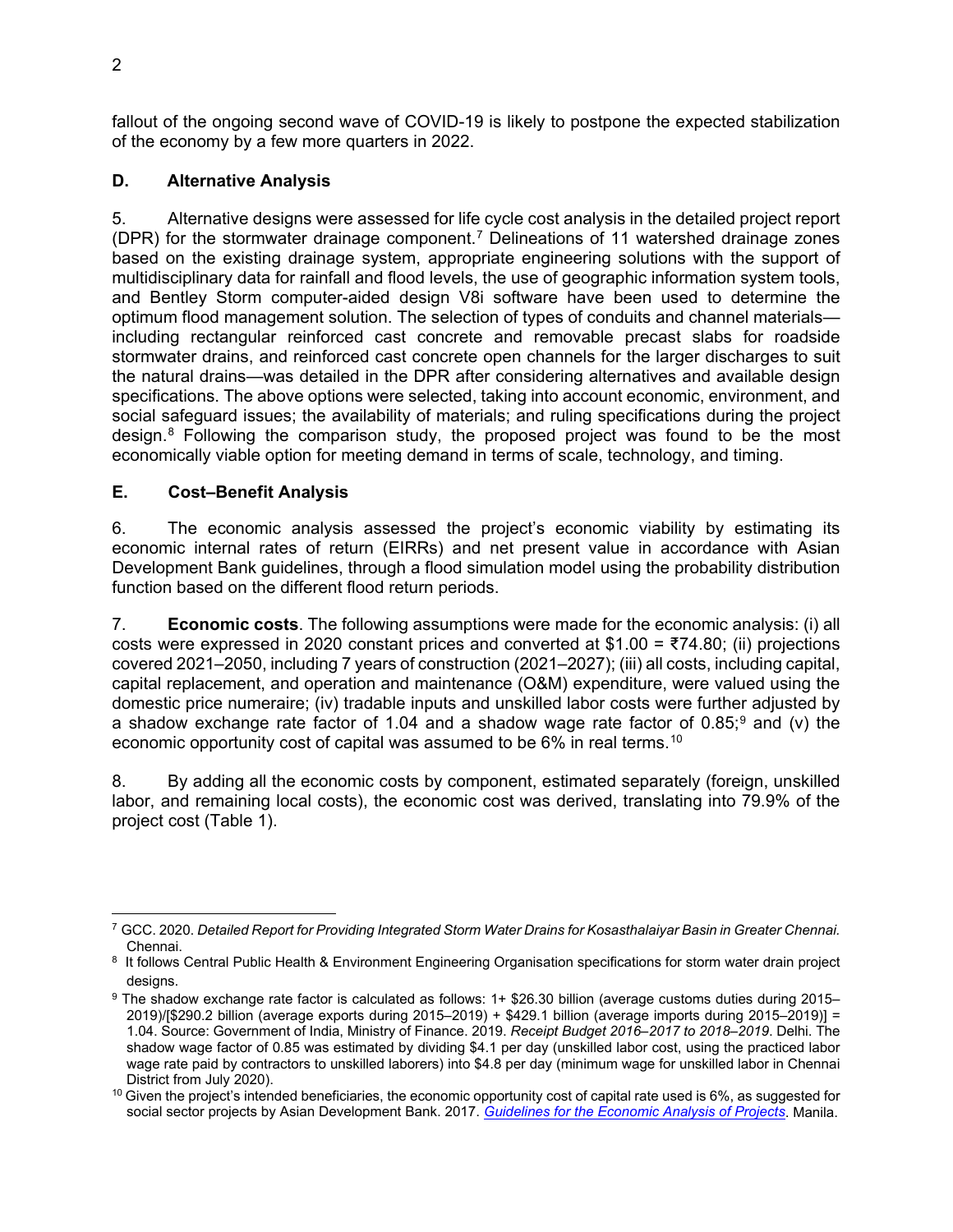|                             |                           | Capital Costs (\$ million)           |                           | <b>O&amp;M Costs<sup>a</sup></b> (\$ million) | <b>Impleme</b><br>ntation | <b>O&amp;M</b>   |
|-----------------------------|---------------------------|--------------------------------------|---------------------------|-----------------------------------------------|---------------------------|------------------|
| <b>Subproject</b>           | <b>Financial</b><br>Costs | <b>Economic</b><br>Cost <sup>b</sup> | <b>Financial</b><br>Costs | Economic Cost <sup>b</sup>                    |                           |                  |
| Integrated flood management | 470.5                     | 375.9                                | 72.6                      | 58.0                                          | $2021 -$<br>2027          | $2028 -$<br>2050 |

#### **Table 1: Details of Project Costs**

O&M = operation and maintenance, :  $$1.00 = ₹74.80$ 

<sup>a</sup> An annual O&M cost increase of 0.5% was considered for additional maintenance requirements.

**b** Excludes taxes and duties, price contingencies, and financing charges.

Source: Asian Development Bank estimates.

9. **Economic benefits**. On completion of the construction of 588 kilometers (km) of new stormwater drains, and the rehabilitation of 175 km of stormwater drains, the project will address the recurrent flood and drain related issues in the Chennai–Kosasthalaiyar basin, benefiting 4.7 million people in 2028. Of the total population of 4.7 million (2028) living in the project area of 127.76 km2, 40.3% or 1.9 million people (equivalent to 470,000 households) will live in flood-prone areas (80 km²). The project area population is expected to grow at 2.9% annually. $^{11}$  $^{11}$  $^{11}$ 

10. Flood areas with flood levels greater than 0.5 meter under different return periods are prone to damage to assets including houses, public buildings, roads, bridges, trees, and utilities; and considered for direct flood damage impact. The flood damage cost was estimated based on damage during the 2005 rainfall, which is the recent maximum rainfall (2,431.5 millimeters). The estimated average flood damage cost per km<sup>2</sup> was ₹53.4 million in 2020 prices.<sup>[12](#page-2-1)</sup> This damage cost is estimated for different return periods and has been adjusted for exceedance probabilities to derive the total expected damage cost. With the project, the cost of flood damage would be substantially avoided up to a 2-year return period and partially avoided for a higher return period.

11. In addition to flood damage costs to assets and physical infrastructure, other benefits considered include (i) savings in the residential flood maintenance cost, (ii) savings in road maintenance, (iii) income loss to residents during flooding days, and (iv) income loss to commercial units. These other benefits for different return periods are also included in the probability model, along with the direct flood damage benefits. The overall net benefits for different return periods, along with the exceedance probability, are shown in Tables 2 and 3 for the current period (2020).

| <b>Return</b><br><b>Period</b> | Flood-<br>Affected               | <b>Direct Flood</b><br>Damage Cost                  |                                  | <b>Other Flood Impact Costs</b><br>(₹ million)   |                    | Total<br><b>Costs</b>                                    |                                                     |                      |
|--------------------------------|----------------------------------|-----------------------------------------------------|----------------------------------|--------------------------------------------------|--------------------|----------------------------------------------------------|-----------------------------------------------------|----------------------|
| (year)                         | Households,<br>2020<br>(direct)ª | Area<br>affected<br>(km <sup>2</sup> ) <sup>b</sup> | Amount<br>(₹<br>million) $\circ$ | <b>Residential</b><br><b>Flood</b><br>$Maint.^d$ | Road<br>Maint. $e$ | <b>Income</b><br>Loss to<br><b>Residents<sup>f</sup></b> | <b>Income Loss</b><br>to<br>Commercial <sup>g</sup> | (without<br>project) |
|                                | 69.735                           | 7.93                                                | 423.0                            | 200                                              | 73                 | 585                                                      | 188                                                 | 1.470                |
|                                | 73.780                           | 15.85                                               | 846.0                            | 424                                              | 155                | 1,238                                                    | 1,238                                               | 3,901                |
| 5                              | 80.294                           | 21.14                                               | 1.128.4                          | 615                                              | 226                | 1.797                                                    | 1.797                                               | 5.563                |
| 10                             | 92.451                           | 34.98                                               | 1.867.2                          | 1.172                                            | 430                | 3.423                                                    | 3.423                                               | 10.316               |
| 25                             | 122,568                          | 51.01                                               | 2.722.8                          | 2.267                                            | 831                | 6.619                                                    | 6.619                                               | 19.057               |
| 50                             | 285.610                          | 62.26                                               | 3.323.3                          | 6.447                                            | 2.362              | 18.824                                                   | 18.824                                              | 49.781               |
| 100                            | 1,169,769                        | 68.38                                               | 3.650.0                          | 28.999                                           | 10,627             | 84,676                                                   | 84,676                                              | 212.628              |

#### **Table 2: Details of Cost Computation for Different Return Periods**

 $km =$  kilometer, km<sup>2</sup> = square kilometer, Maint. = maintenance, ₹ = Indian rupee

a Severe and moderate flood-affected categories are considered for the direct flood-affected category.

<span id="page-2-0"></span><sup>11</sup> The projected population during the analysis period is adopted from GCC. 2020. *Detailed Report for Providing* 

<span id="page-2-1"></span><sup>&</sup>lt;sup>12</sup> The average flood damage cost of₹40 million/km<sup>2</sup> was estimated on the basis of: (i) DPR prepared for stormwater drain for Adyar and Cooum Basin for the GCC in 2015 under World Bank Assistance, and (ii) discussion with GCC officials. With 5.9% inflation, the 2015 priced damage cost per km<sup>2</sup> was escalated to 2020 at ₹53.4 million/km.<sup>2</sup>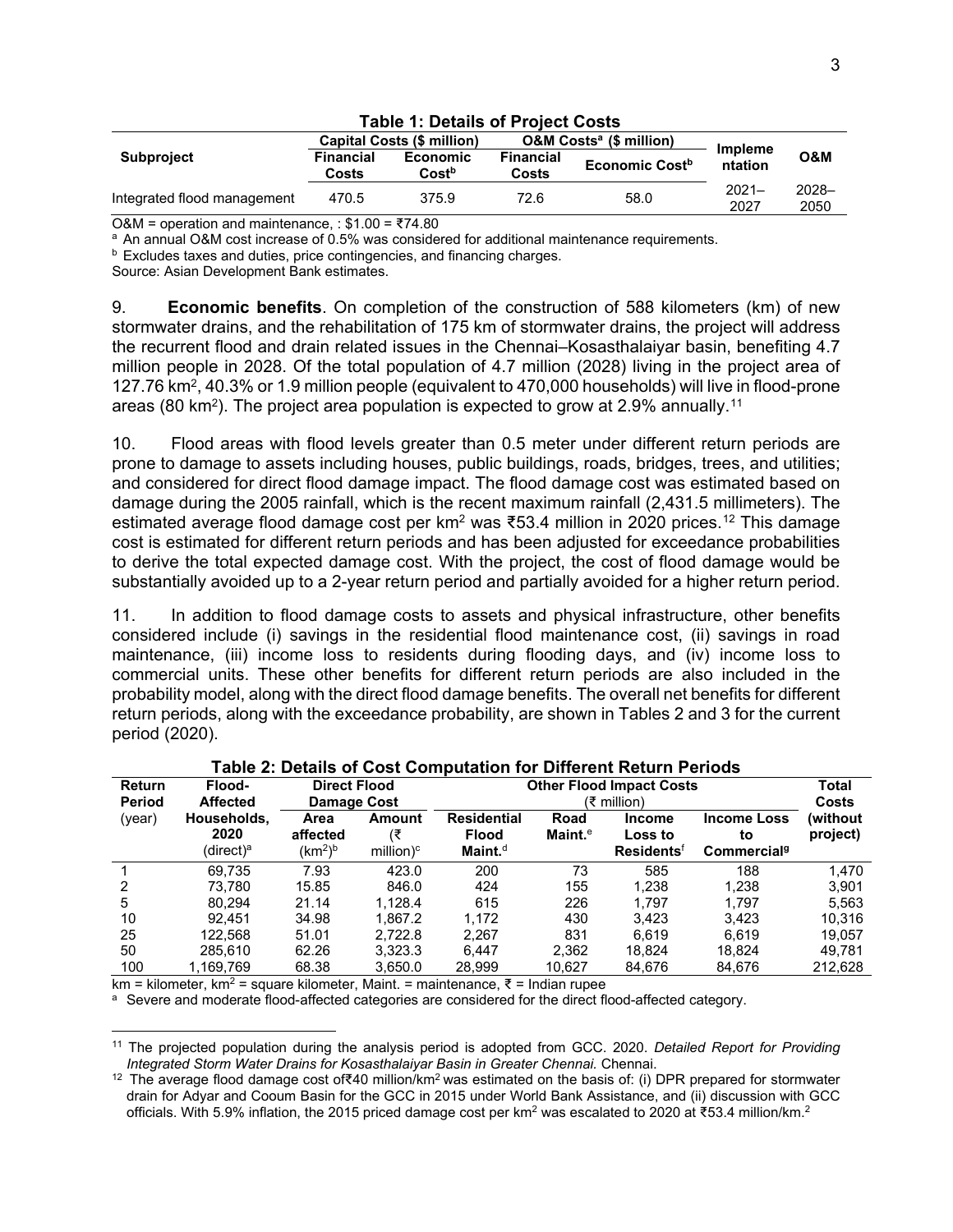$\epsilon$  An estimated direct flood damage cost of ₹53.4 million/km<sup>2</sup>, adopted from the detailed project report (2020), is used.

<sup>d</sup> Savings in the annual household flood maintenance cost = ₹2,000/household/year (\$26.7/household/year). Source: focus group discussions (2020) carried out in the project area.

- e Some 50% of the annual road maintenance cost of ₹0.19 million/km2 for 313.5 km of flood damaged roads and 25% of the maintenance cost of ₹0.19 million/km<sup>2</sup> for 891.5 km of drainage-affected roads is saved because of project intervention (sources: discussion with Greater Chennai Corporation officials; and detailed project report [2020]).
- f ₹1,080 (average daily household income) x 5 days (annual working days lost during flooding) = ₹5,401/household/year (\$72.2/household/year), benefiting 108,310 flood-affected households (source: focus group discussions [2020] carried out in the project area).
- g Income loss to commercials units = 18,810 (number of units available in the 313.5 km length of flood-affected roads) x ₹4,000 (average daily earning per unit) x 5 flood days in a year based on the outcome of focus group discussions and discussion with Greater Chennai Corporation officials x 50% of earnings affected during flood days = ₹188.1 million/year (\$2.5 million/year) (source: detailed project report [2020]).

Source: (i) University of Madras, 2017. 'CDRP – Climate Disaster Recovery Process in Chennai: Final Summary Report,' Chennai; (ii) discussions with Greater Chennai Corporation officials; (iii) Focus Group Discussions carried (FGDs) out in 2020 with project beneficiaries; (iv) Updated detailed project report (DPR) (2020); (v) Storm Water Department, Greater Chennai Corporation, 2020; and (vi) ADB TNUFIP, Baseline Survey June–July 2017 and its projection.

**Table 3: Details of Overall Benefit Computation with Exceedance Probabilities**

|                                | rapic o. Dolano or Ovoran Bonont Oompalation with Exceedance Frobabilities |             |                            |                          |                                                            |                           |  |  |  |  |
|--------------------------------|----------------------------------------------------------------------------|-------------|----------------------------|--------------------------|------------------------------------------------------------|---------------------------|--|--|--|--|
| <b>Return</b><br><b>Period</b> | Frequ<br>ency                                                              | Per<br>Year | <b>Probability</b><br>(iv) | <b>Exceedance</b><br>(v) | <b>Average Annual Benefits</b><br>(₹ million) <sup>a</sup> | <b>Expected</b><br>Annual |  |  |  |  |
| (Year)                         | (Year)                                                                     | (iii)       | $(iv) = value$             | $(v)$ = difference       | (v <sub>i</sub> )                                          | <b>Benefits with</b>      |  |  |  |  |
| (i)                            | (ii)                                                                       | $(iii) =$   | in each                    | between each             | (vi) average of net benefits of                            | <b>Project</b>            |  |  |  |  |
|                                | $(ii)=(i)$                                                                 | (ii)/100    | column                     | occurrence in            | each occurrence, calculated                                | (₹ million)               |  |  |  |  |
|                                | 100                                                                        |             | (iii)/total in             | (iii)                    | from benefits table                                        | (vii)                     |  |  |  |  |
|                                |                                                                            |             | (iii)                      |                          |                                                            | (vii) = (v) * (vi)        |  |  |  |  |
|                                | 100                                                                        | 1.00        | 0.53                       | 0.00                     | 1.470                                                      |                           |  |  |  |  |
| 2                              | 50                                                                         | 0.50        | 0.27                       | 0.50                     | 2,686                                                      | 1.343                     |  |  |  |  |
| 5                              | 20                                                                         | 0.20        | 0.11                       | 0.30                     | 4.709                                                      | 1,413                     |  |  |  |  |
| 10                             | 10                                                                         | 0.10        | 0.05                       | 0.10                     | 7,222                                                      | 722                       |  |  |  |  |
| 25                             | 4                                                                          | 0.04        | 0.02                       | 0.06                     | 10.878                                                     | 653                       |  |  |  |  |
| 50                             | 2                                                                          | 0.02        | 0.01                       | 0.02                     | 19.028                                                     | 381                       |  |  |  |  |
| 100                            |                                                                            | 0.01        | 0.01                       | 0.01                     | 46.557                                                     | 466                       |  |  |  |  |
|                                | 187                                                                        | 1.87        | 1.00                       | 0.98                     |                                                            | 4,977                     |  |  |  |  |
| $\sim$ $\sim$                  | $\pi$ $\pi$ $\sim$                                                         |             |                            |                          |                                                            |                           |  |  |  |  |

 $$1.00 = ₹74.80$ 

a Net benefit after considering both "without project" and "with project" scenarios.

Source: Asian Development Bank estimates.

12. **Results of cost–benefit analysis.** The results of the cost–benefit analysis show that the project is economically viable, with an EIRR of 13.5%, higher than the minimum required economic opportunity cost of capital of 6.0% (Table 4).

# **Table 4: Summary of Cost and Benefit Streams**

| (₹ million) |                              |                       |                              |              |                          |         |                              |           |
|-------------|------------------------------|-----------------------|------------------------------|--------------|--------------------------|---------|------------------------------|-----------|
| Year        | <b>Economic Capital Cost</b> |                       | <b>Economic O&amp;M Cost</b> |              | <b>Economic Benefits</b> |         | <b>Net</b><br><b>Benefit</b> |           |
|             | 10-year life<br>(30%)        | 20-year life<br>(40%) | 40-year life<br>(30%)        | <b>Total</b> | O&M                      | Total   | Total                        |           |
| 2021        | 808.7                        | 1.078.2               | 808.7                        | 2,695.6      | 0.0                      | 0.0     | 0.0                          | (2,656.6) |
| 2023        | 1.943.6                      | 2.591.5               | 1.943.6                      | 6.478.6      | 0.0                      | 0.0     | 0.0                          | (6,478.6) |
| 2025        | 1.201.2                      | 1.601.6               | 1.201.2                      | 4,004.0      | 0.0                      | 0.0     | 0.0                          | (4,004.0) |
| 2027        | 149.7                        | 199.6                 | 149.7                        | 499.1        | 0.0                      | 0.0     | 0.0                          | (499.1)   |
| 2028        | 0.0                          | 0.0                   | 0.0                          | 0.0          | 230.8                    | 230.8   | 6,236.0                      | 6,005.2   |
| 2036        | 556.6                        | 0.0                   | 0.0                          | 555.6        | 249.9                    | 249.9   | 7.814.1                      | 7.008.6   |
| 2044        | 1.858.6                      | 2,478.1               | 0.0                          | 4,336.7      | 270.6                    | 270.6   | 9.791.6                      | 5,184.2   |
| 2050        | 0.0                          | (10,121.6)            | (3,584.7)                    | (13,706.4)   | 287.3                    | 287.3   | 11.596.6                     | 25,015.7  |
| Total       | 25.304.1                     | 12.370.9              | 4.849.9                      | 42.524.9     | 5,935.3                  | 5,935.3 | 199.030.2                    | 150,570.0 |